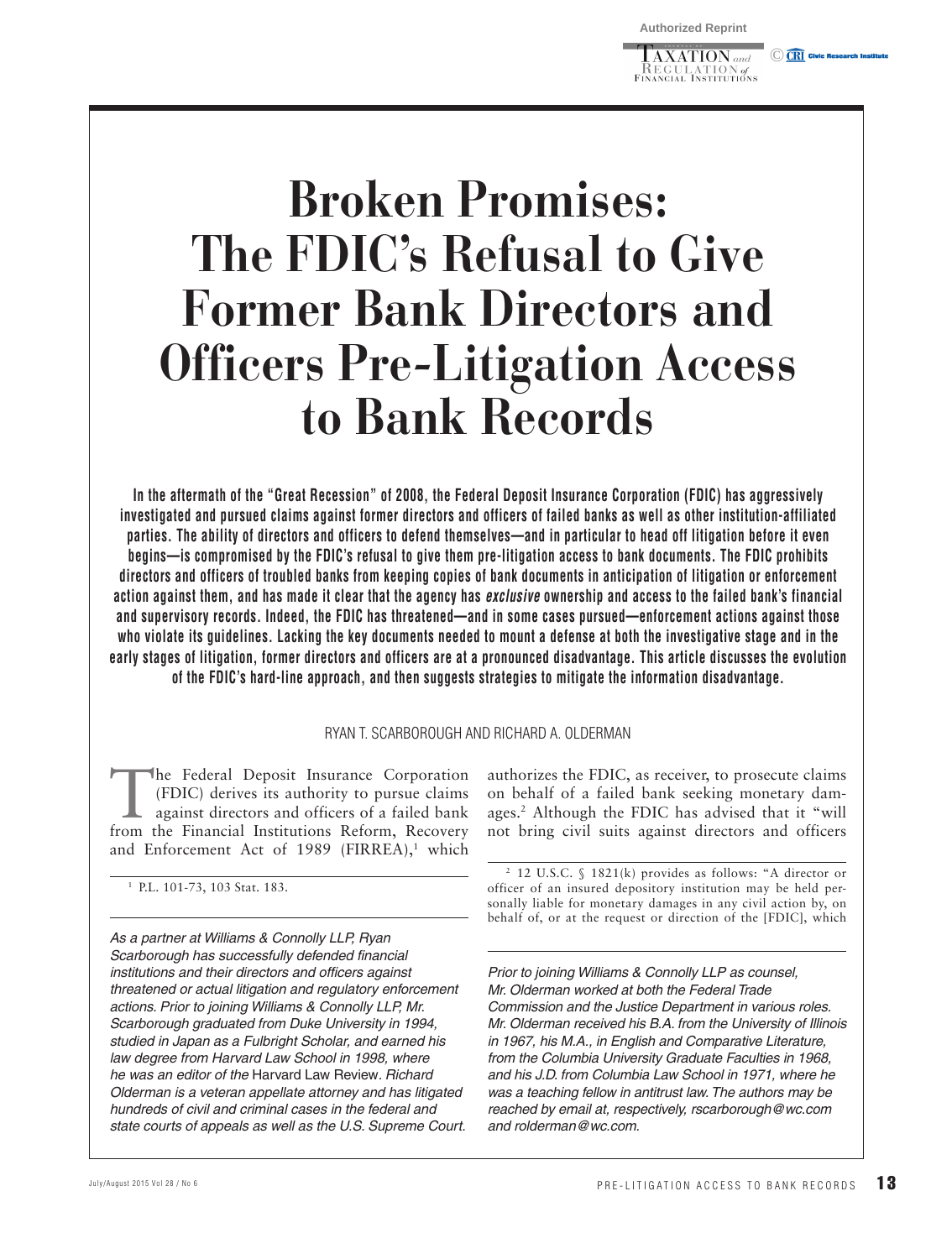$\overline{\text{AXATION}}$  and \_KEGULATION of<br>Financial Institutions C CRI Civic Research In

who fulfill their responsibilities, including the duties of loyalty and care, and who make reasonable business judgments on a fully informed basis and after proper deliberation,"<sup>3</sup> it has been particularly aggressive in pursuing lawsuits against directors and officers of failed banks in the wake of the "Great Recession" of 2008. To that end, the FDIC has filed over 100 lawsuits against more than 800 directors and officers, alleging negligence, gross negligence, and breach of fiduciary duties in making loans that

**While the FDIC's recoveries may be** admirable from the standpoint of the public fisc, the FDIC's claims exact an enormous toll on the directors and officers who are caught in the cross-hairs. These lawsuits are personally and professionally devastating.

> ultimately failed,<sup>4</sup> and measures its recoveries in the billions.<sup>5</sup> It has also brought hundreds of enforcement actions, at significantly higher rates than were seen during the savings and loan (S&L) crisis of the 1980s, against directors, officers, and other institution-affiliated parties seeking to remove and prohibit them from working in banking and/or impose civil

> action is prosecuted wholly or partially for the benefit of the [FDIC]—(1) acting as conservator or receiver of such institution." The standard is "gross negligence, including any similar conduct or conduct that demonstrates a greater disregard of a duty of care (than gross negligence) including intentional tortuous conduct, as such terms are defined and determined under applicable State law." However, the Supreme Court has held that the phrase "gross negligence" does not immunize directors and officers from liability for less culpable conduct—such as ordinary negligence. Rather, it "provides only a floor." States are free to enact more stringent requirements. Atherton v. FDIC, 519 U.S. 213, 227–28 (1997).

> 3 See FDIC Financial Institution Letter, FIL 87-92 (Dec. 3, 1992).

money penalties.<sup>6</sup> Even when cases settle, the FDIC sometimes insists that directors and officers make personal contributions out of their own pockets. According to Cornerstone Research, of 82 settlement agreements involving officers and directors (regardless whether a lawsuit was actually filed), "as many as 38 agreements, or 46 percent, required out-ofpocket payments by directors and officers. Directors and officers agreed to pay at least \$34 million out of pocket in these cases."<sup>7</sup>

One of the FDIC's mandates is to maximize the recovery of bank losses and thereby minimize the amount of money the federal Deposit Insurance Fund must pay creditors. Yet, while the FDIC's recoveries may be admirable from the standpoint of the public fisc, the FDIC's claims exact an enormous toll on the directors and officers who are caught in the crosshairs. With few exceptions, the FDIC's demands threaten financial ruin (typically in the eight-figure range), and almost always come on the heels of substantial financial losses that the directors and officers have already suffered in connection with the failure of their bank. The FDIC's assertions of gross negligence and breach of fiduciary duties frequently receive prominent coverage in the local community and sometimes render the defendants toxic to other financial institutions. In short, these lawsuits are personally and professionally devastating. Given such severe repercussions, it is imperative that the agency get it right when it chooses which cases to pursue. After all, the FDIC should not pursue marginal cases that lack merit, lest it be perceived as engaging in a government-sanctioned shakedown to generate revenue and discourage qualified individuals from service.

Although the FDIC is required to treat investigations as confidential,<sup>8</sup> the targets of those investigations

<sup>4</sup> See FDIC, Professional Liability Lawsuits (June 13, 2015), available at https://www.fdic.gov/bank/individual/failed/pls/. When compared to the FDIC's response to the S&L crisis in the late 1980s and early 1990s, the FDIC has brought professional liability claims against directors and officers associated with nearly 50 percent more failed institutions (33 percent versus 24 percent) in the aftermath of the Great Recession. See Office of Inspector General, *Enforcement Actions and Professional Liability Claims Against Institution-Affiliated Parties and Individuals Associated with Failed Institutions* (204-SR-B-011, July 25, 2014), at 6, available at http://oig.federalreserve.gov/reports/board-actions-claimsfailed-institutions-jul2014.htm.

<sup>5</sup> From 1986 through the present, the FDIC has recovered over \$8 billion from its professional liability lawsuits—i.e., roughly four times what it spent to litigate those cases. Professional Liability Lawsuits, supra note 4.

<sup>6</sup> Since January 2009, the FDIC has brought at least 663 actions seeking removal and prohibition orders in connection with directors, officers, and institution-affiliated parties, and imposed civil money penalties on at least 236 occasions. See FDIC Enforcement Decisions and Orders (June 13, 2015), available at https:// www5.fdic.gov/edo/DataPresentation.html. According to a joint report issued by the Office of Inspector General for the FDIC, the Board of Governors of the Federal Reserve System, the Consumer Financial Protection Bureau, and the Department of Treasury, federal banking agencies had brought enforcement actions in the wake of the Great Recession at nearly three times the rate that they were brought after the S&L crisis (16 percent versus only 6 percent of failed institutions). See Office of Inspector General, supra note 4, at 4.

<sup>7</sup> Cornerstone Research, *Characteristics of FDIC Lawsuits Against Directors and Officers of Failed Financial Institutions* (2014), at 15, available at https://www.cornerstone.com/GetAttachment/ab8af5e2-c9f5-4317-86aa-f7dd49be9b36/Characteristics-of-FDIC-Lawsuits-Feb-2014.pdf.

<sup>8</sup> 12 C.F.R. § 308.147.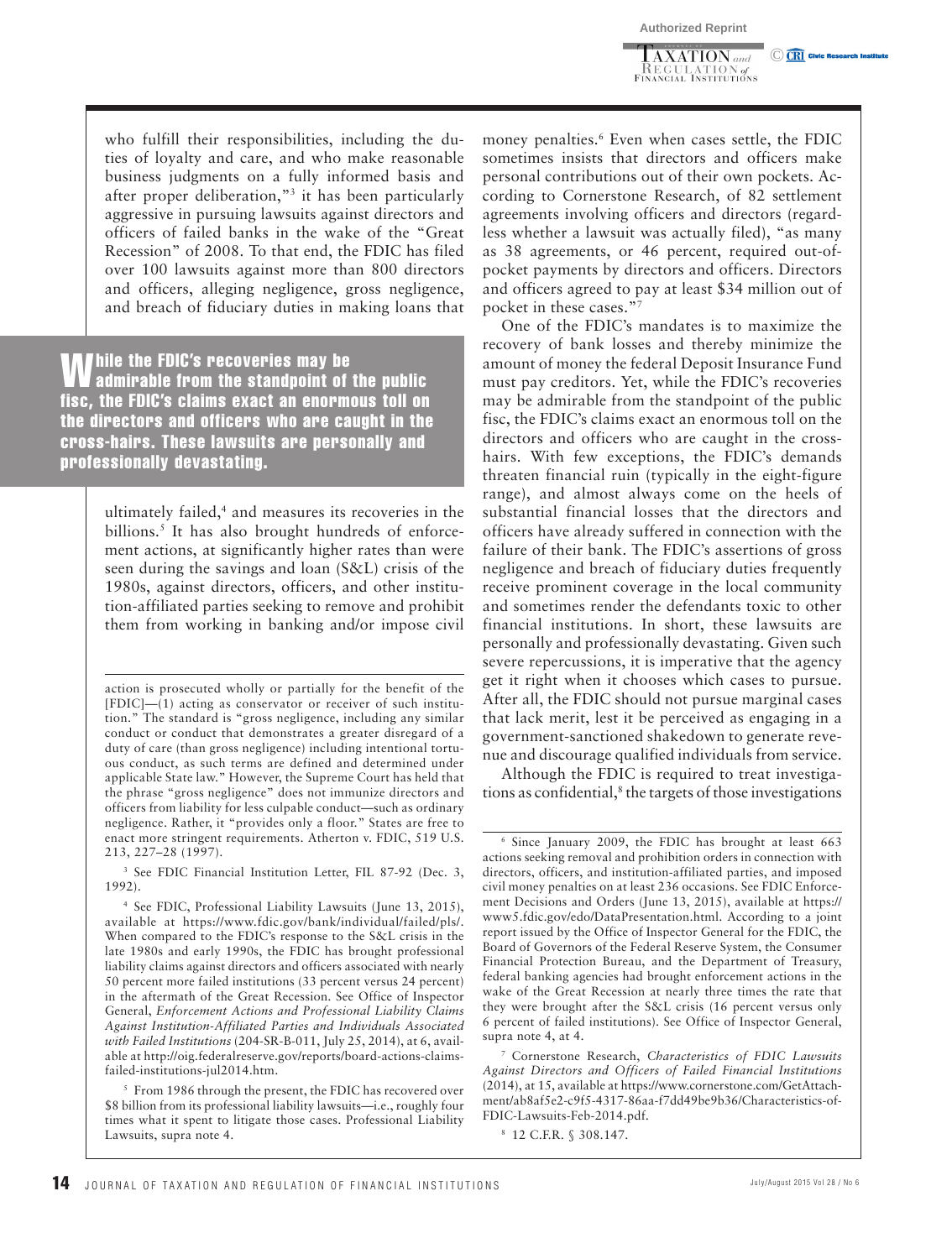$\overline{\text{AXATION}}$  and **INEGULATION** of<br>FINANCIAL INSTITUTIONS C CRI Civic Research In

usually know about them. Sometimes the FDIC subpoenas the targets for documents or personal financial information; on other occasions, targets learn from their network of former bank colleagues that the FDIC is conducting interviews. Attorneys in the FDIC's Professional Liability Unit and the Investigations Department within the FDIC's Division of Resolutions and Receiverships investigate each institution failure to determine whether a professional liability claim would be meritorious and cost-effective. 9 These in-house personnel, sometimes working with outside counsel, 10 perform the investigation and prepare an "Authority to Sue" memorandum for consideration by the FDIC Board of Directors.

The FDIC's enforcement division provides an opportunity to respond to a proposed enforcement action (through issuance of a 15-day notice letter). However, the FDIC's Professional Liability Unit does not offer a parallel opportunity to potential civil defendants. While there is no formal mechanism for a target of the investigation to make his or her case as to why the FDIC should not pursue a professional liability claim, it is possible—indeed, it may be advisable—informally to provide the defense perspective to the FDIC before it decides whether to authorize litigation. Such an approach is functionally equivalent to submitting a response to a "15-Day Letter" from the FDIC's or Office of the Comptroller of the Currency's (OCC's) enforcement division, or making a Wells submission to the Securities and Exchange Commission (SEC). 11 The FDIC might not agree with the target's views, but such an exchange of information helps ensure that the FDIC's decision to sue is not based on any factual misconceptions.

Unfortunately, whether done as part of a formal process or an informal one, directors and officers of failed banks are hamstrung in their ability to prepare credible, substantive submissions by their lack of access to bank documents. As explained below, the agency has made it clear that the FDIC has *exclusive* ownership and access to the failed bank's financial and supervisory records, not the former officers and directors, and has

threatened—and in some cases pursued—enforcement actions against those who violate this guidance. 12 The FDIC promises, though, that these records will be made available to directors and officers post-receivership subject to a suitable confidentiality agreement:

Former directors and officers may have a legitimate need to access certain limited confidential financial institution records in order to prepare for, or defend against, litigation that may arise following the placement of a financial institution into receivership. The FDIC is willing to address this need, but any such access must be arranged formally, after the financial institution is taken into receivership, and subject to a suitable confidentiality agreement with the FDIC as receiver, or other acceptable assurance of confidentiality such as a protective order.<sup>13</sup>

The promise to provide access to bank records prior to litigation appears to be a hollow one. Although the FDIC sometimes produces bank records in connection with a pre-litigation mediation (which only occurs after the FDIC has decided to pursue litigation), the FDIC rarely, if ever, provides access to those documents before it makes a decision to pursue litigation. This refusal undermines the ability of directors and officers of failed banks to respond to issues that arise in a post-failure investigation by demonstrating through a written record the care that was exercised in underwriting the loans and the judgments that were made in approving them. By contrast, if directors and officers had access to documents related to the lending function—such as the loan policy, loan committee minutes, and loan packages associated with at-issue loans—then they would be positioned to make a substantive response to the FDIC on the issues that are the subject of investigation.

### THE FDIC'S POWERS AS RECEIVER OF A FAILED BANK

The FDIC has dual roles, serving (1) as regulator acting in the FDIC's Corporate capacity (FDIC-C) and (2) as Receiver for failed banks (FDIC-R). The FDIC-C's role is the traditional supervisory role played by federal bank regulators while the bank is in existence. Once a bank becomes insolvent and the FDIC is appointed as Receiver, the agency "steps into the shoes" of the failed bank, assuming "all rights, titles, powers, and privileges of the insured depository institution, and of any stockholder, member, accountholder, depositor, officers

<sup>9</sup> See Offices of Inspector General, supra note 4, at 5.

<sup>&</sup>lt;sup>10</sup> The litigation is often handled by outside law firms. See Professional Liability Lawsuits, supra note 4 ("When pursuing professional liability litigation, the FDIC typically engages outside counsel to assist. Attorneys in the Legal Division manage all legal assignments and litigation, including matters referred to outside counsel, and oversee settlement and litigation strategy.").

 $11$  Rule 5(c) of the SEC's Rules on Informal and Other Procedures, 17 C.F.R. § 202.5(c), provides that SEC staff may advise persons who are targets of preliminary investigations about the nature of the investigation, the violations, and the right to submit a statement in their defense, prior to the staff recommendation to the Commission.

<sup>&</sup>lt;sup>12</sup> Financial Institution Letter 14-2012 (Mar. 19, 2012).

<sup>&</sup>lt;sup>13</sup> SEC Rule  $5(c)$ , supra note 11.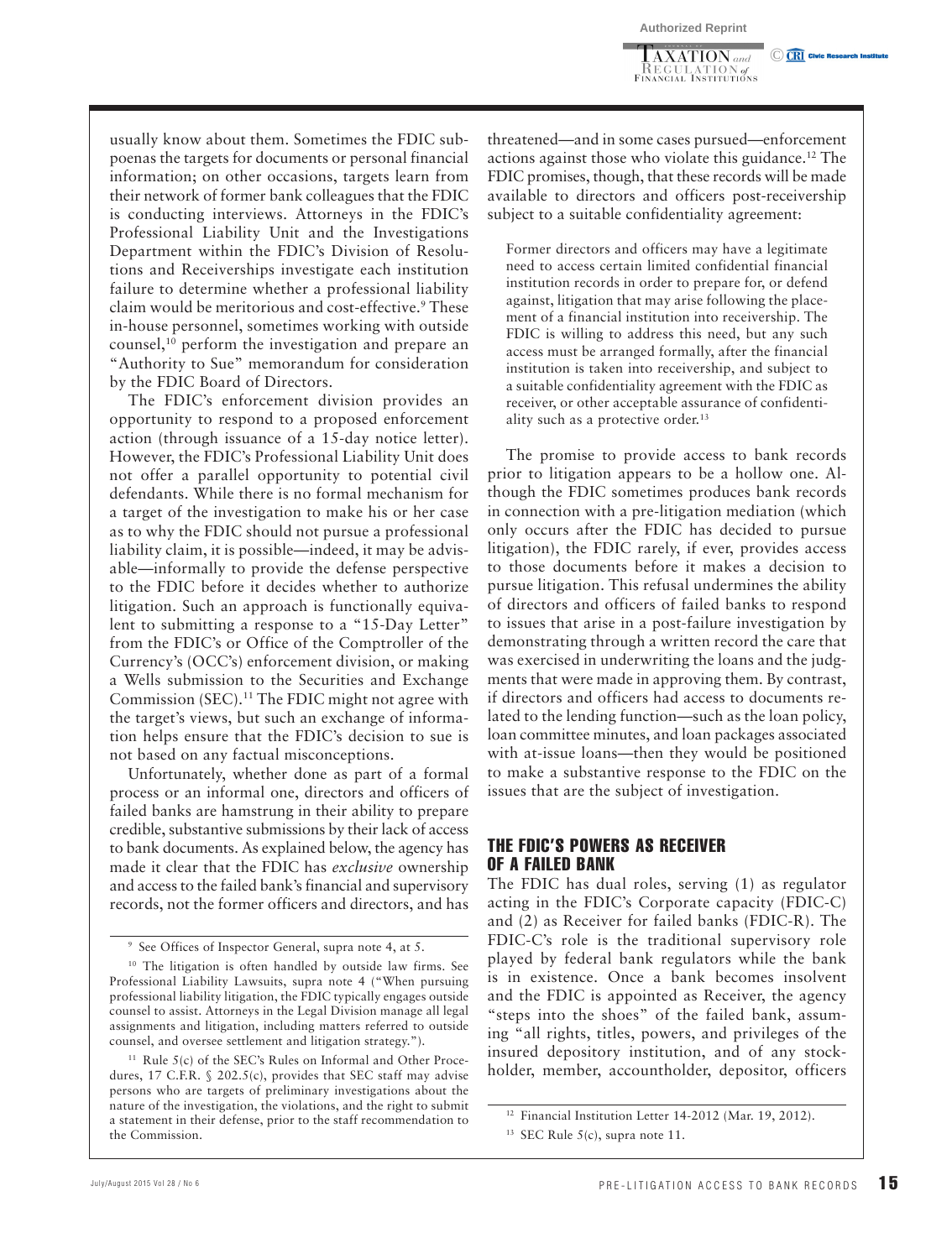$\overline{\text{AXATION}}$  and \_KEGULATION of<br>Financial Institutions C CRI Civic Research In

or directors to the institution with respect to the institution and the assets of the institution."<sup>14</sup> The FDIC is endowed with exclusive access to the bank's financial and supervisory records.<sup>15</sup> This access extends not just to the records in the bank's possession, but also to all supervisory records held by other federal banking agencies, which "may be used by the receiver in any manner the receiver determines to be appropriate." 16

The FDIC asserts its dominion over bank records from the moment it seizes a troubled bank. As part of a carefully choreographed affair, teams of FDIC personnel led by the FDIC's Division of Resolutions and Receiverships and augmented by law enforcement simultaneously descend on each branch of a troubled institution at the close of business on the designated Friday. The FDIC seizes control of all hard copy records and databases, making forensic and nonforensic copies of the bank's email servers, databases,

The FDIC asserts its dominion over bank records from the moment it seizes a troubled bank.

and other electronic files and scanning the bank's hard copy records into a searchable electronic format. 17 During this lockdown phase, the FDIC goes to great lengths to prevent bank personnel from removing or copying bank records. Key bank personnel are interviewed and are asked to return any bank records that may be in their possession, and nobody is permitted to leave the bank's premises with bank documents. Locking down the bank's records serves as a prelude to the next phase, when the FDIC turns its attention to investigating the circumstances surrounding the failure of the bank to assess whether to take any enforcement action against directors, officers, or other institution-affiliated parties, and whether to assert claims as the receiver of the bank to recover some of the bank's losses.

#### THE POST-SEIZURE INVESTIGATIVE PROCESS

After the bank's records have been isolated and secured, the FDIC has either three years from accrual or the limitations period under state law (whichever is longer) to file tort claims. 18 The statute of limitations for the FDIC to bring an enforcement action is five years (measured from the later of the underlying misconduct or its effects on the financial institution). 19 Although some bank failures result in an investigation that begins soon after failure, most investigations take time to get off the ground and do not wrap up until the three-year statute of limitations to bring a professional liability claim looms. The FDIC does not wait long, however, before it makes a demand on directors and officers of the failed bank, as it recognizes that most D&O insurance policies will lapse if a claim is not made within the applicable coverage period. Consequently, the FDIC serves demand letters on the former officers and directors (as well as their insurers), informing them of the agency's potential charges, shortly after it seizes the bank and long before it has made any substantive progress on an actual investigation.

 **Power to Compel Testimony.** Before initiating an investigation, attorneys in the FDIC's Professional Liability Group must obtain authorization from the FDIC's Board of Directors, General Counsel, or other designee. This Order of Investigation gives the agency nationwide subpoena power as well as the authority to compel testimony.<sup>20</sup> Unlike a private plaintiff, the FDIC may depose and issue document subpoenas to bank directors, officers, and employees before filing

19 See 28 U.S.C. § 2462 ("Except as otherwise provided by Act of Congress, an action, suit or proceeding for the enforcement of any civil fine, penalty, or forfeiture, pecuniary or otherwise, shall not be entertained unless commenced within five years from the date when the claim first accrued if, within the same period, the offender or the property is found within the United States in order that proper service may be made thereon."); Proffitt v. FDIC, 200 F. 3d 855 (D.C. Cir. 2000) (holding that a Section 8(e) removal and prohibition proceeding has three prongs—misconduct, effect, and culpability—and that the five-year statute of limitations runs from the later of the misconduct or its effects).

<sup>20</sup> See 12 U.S.C.  $\S$  1821(d)(2) (authorizing the issuing of subpoenas when the FDIC is acting "as conservator, receiver, or exclusive manager and for purposes of carrying out any power, authority, or duty with respect to an insured depository institution (including determining any claim against the institution and determining and realizing upon any asset of any person in the course of collecting money due the institution.)"). See also 12 C.F.R. § 308.146 (Powers of person conducting investigation); see id. § 308.146 (delineating the FDIC's subpoena power).

<sup>14</sup> See 12 U.S.C. § 1821(d)(2)(A)(i).

<sup>&</sup>lt;sup>15</sup> See 12 U.S.C. § 1821(d)(2)(A)(ii) (the powers and privileges granted by Congress include "title to the books, records and assets" of the failed financial institution).

<sup>16</sup> See 12 U.S.C. § 1821(o).

<sup>17 12</sup> U.S.C. § 1821(d)(14)(B).

<sup>&</sup>lt;sup>18</sup> See 12 U.S.C. § 1821(d)(2)(A)(i). The date of accrual is the date the cause of action accrues under the applicable law, or the date the FDIC was appointed receiver, whichever is longer. See id. Claims alleging fraud or intentional misconduct resulting in unjust enrichment or a substantial loss to the institution, may be brought without regard to the limitations period under state law, if the limitations period for such actions did not expire more than five years before the appointment of the FDIC as conservator or receiver. See id.; § 1821(d)(14)(C).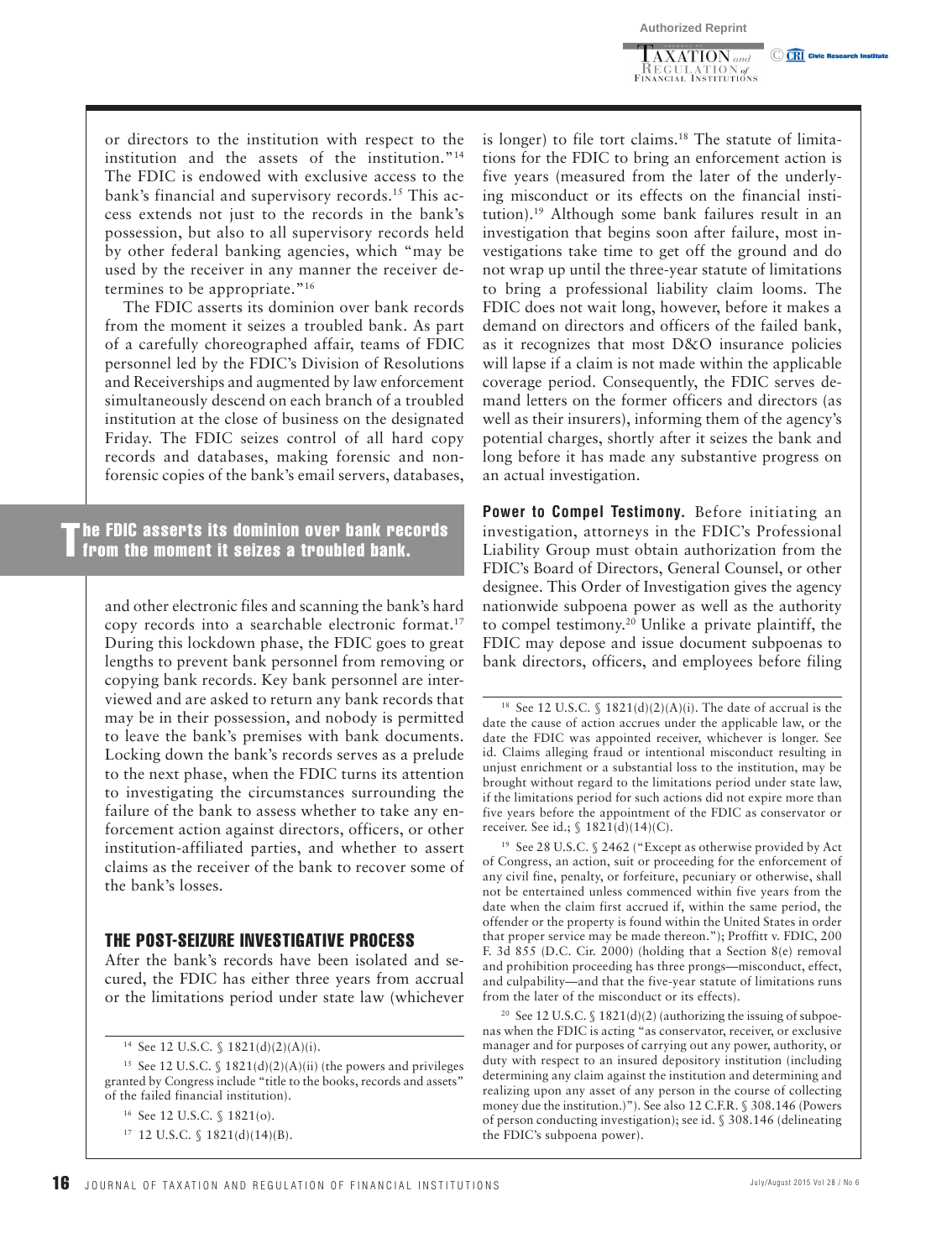$\overline{\text{AXATION}}$  and **KEGULATION** of<br>Financial Institutions **CET** Civic Research In

a lawsuit. The only statutory limit on the FDIC's subpoena power is that it be issued "for purposes of carrying out any power, authority, or duty with respect to an insured depository institution."<sup>21</sup> This sweeping power includes the authority to subpoena the personal financial records of former directors and officers, so long as the general statutory requirements for the issuance of administrative subpoenas are satisfied, as part of its assessment of the overall cost-effectiveness of pursuing litigation.<sup>22</sup> Such subpoenas are colloquially referred to as "deep pocket subpoenas," and are seen as solely intended to enable the agency to decide whether a given director or officer is worth suing—a power private litigants lack absent a court order predicated on stringent factual determinations.

 **Preliminary Investigation.** The investigative process begins with the FDIC's Professional Liability Group and an investigations team from the Division of Resolutions and Receiverships, which conduct a prelawsuit investigation of the failed bank to determine whether the FDIC should assert professional liability claims against the bank's officers and directors. When deciding whether to authorize suit, the FDIC weighs the following factors:

- Whether directors or officers may be liable as a result of any actions or failures to act that may have affected the bank;
- Whether pursuit of the action would be cost effective considering the extent of the potential defendants' ability to pay a judgment;
- Whether the FDIC should seek to set aside any transfers or obligations incurred by the bank before its failure; and
- Whether the FDIC should seek to attach any assets.

The threshold for bringing a professional liability claim is generally lower than that required to bring an enforcement action, which requires proof of scienter.<sup>23</sup>

In reviewing documents from the failed bank, and interviewing cooperative former employees of the bank, the FDIC looks for evidence of self-dealing, violations of the bank's internal policies, or failure to establish, monitor, or follow underwriting guidelines or examiner recommendations.

Once the investigation team completes its work, members of the FDIC's Professional Liability Unit prepare an "Authority to Sue" memo setting forth their recommendation to pursue litigation and the facts supporting their recommendation. The FDIC Board of Directors must approve the request. Directors, officers, and other targets are not formally offered an opportunity to respond to the one-sided presentation from the FDIC's investigative team.

#### THE FDIC'S APPROACH TO LITIGATION

When the FDIC Board of Directors authorizes suit on a professional liability claim, the agency acts as the equivalent of a private litigant seeking to prove its

These lawsuits have nothing to do with the reasons why the bank failed even though the failure of the bank permeates the entire case. The FDIC seeks to limit the scope of the case to the underwriting and approval of individual loans while ignoring the economic tumult that occurred in more recent years.

case through the adversary process. If sufficient time remains before the expiration of the applicable statute of limitations, the FDIC may notify the targeted individuals that they may settle the claims or be sued. If time is running short, then the FDIC will simply file its complaint and commence litigation. Relying on boilerplate allegations of wrongdoing that are frequently recycled from complaint to complaint, the agency demands tens of millions of dollars in damages from defendants in their personal capacities, arguing that they (or their insurance carriers) must cover the bank's losses on those loans.<sup>24</sup>

Contrary to what one might think, these lawsuits have nothing to do with the reasons why the bank failed even though the failure of the bank permeates the entire case. Although there are exceptions, the FDIC in each complaint typically takes the same approach when it sets forth its narrative of the case: It focuses on a handful of loans that failed to perform; identifies exceptions or risk factors associated with the at-issue borrowers, guarantors, and/or collateral; and—with the full benefit of hindsight—questions the

 $21$  12 U.S.C. § 1821(d)(2)(I)(i).

<sup>&</sup>lt;sup>22</sup> During the 1990s, courts ruled that the personal financial information of former directors and officers could be subpoenaed when the FDIC needed the information to evaluate the merits of claims. See FDIC v. Garner, 126 F.3d 1138 (9th Cir.1997); Gimbel v. FDIC, 77 F.3d 593 (2d Cir. 1995).

<sup>23</sup> See Offices of Inspector General, supra note 4, at 5.

<sup>24</sup> For all director and officer lawsuits filed by the agency through 2013, the average damages claim was \$49 million, and the median claim was \$22 million. *See* Cornerstone Research, supra note 7, at 11.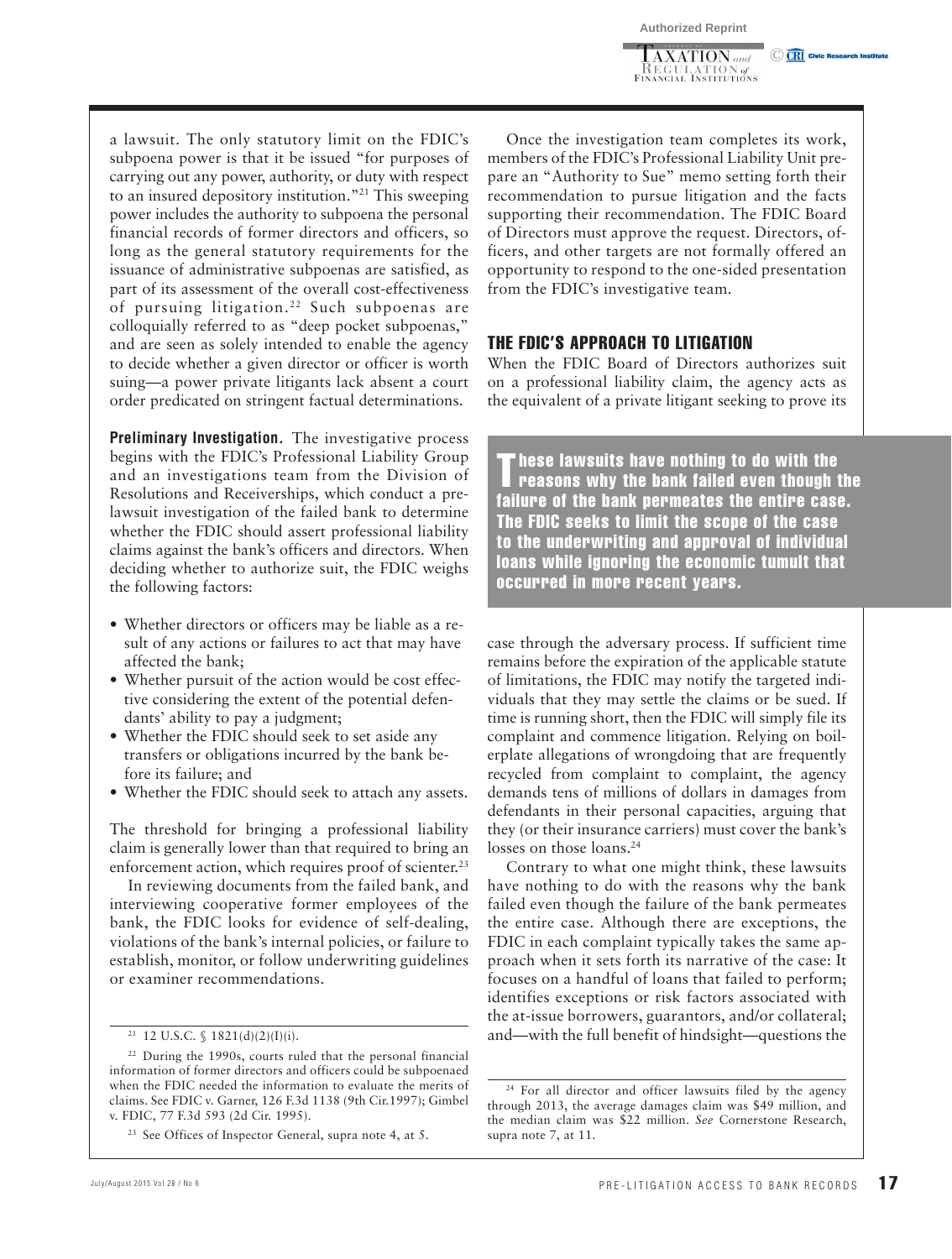$\overline{\text{AXATION}}$  and \_KEGULATION of<br>Financial Institutions C CRI Civic Research In

wisdom of those loans by claiming that the directors and officers who underwrote and approved the loans were negligent, grossly negligent, and breached their fiduciary duties. By pleading its case in this way, the FDIC seeks to limit the scope of the case to the underwriting and approval of individual loans while ignoring the economic tumult that occurred in more recent years.

One outgrowth of this approach manifests itself in the FDIC's calculated refusal to acknowledge the severity and magnitude of the Great Recession or the catastrophic effect it had on real estate values in many parts of the country. As the FDIC contends, bankers know that the economy goes through cycles and what happened in 2008 and thereafter was nothing more than an economic cycle. Indeed, the FDIC often claims that defendants were on notice of the looming economic collapse by virtue of market reconnaissance that suggested softening in real estate markets, even though such signs were a far cry from presaging the Great Recession. Such extreme positions prompted at least one federal court to characterize the FDIC's approach as "absurd," and to observe:

In sum, the FDIC claims that defendants were not only more prescient than the nation's most trusted bank regulators and economists, but that they disregarded their own foresight of the coming crisis in favor of making risky loans. Such an assertion is wholly implausible. The surrounding facts, and public statements of economists and leaders such as Henry Paulson and Ben Bernanke belie FDIC's position here. It appears that the only factor between defendants being sued for millions of dollars and receiving millions of dollars in assistance from the government is that [their bank] was not considered to be "too big to fail."<sup>25</sup>

This is not to criticize the FDIC or to suggest that every case it brings lacks merit. Rather, it reveals a fundamental truth about our adversary system: Once litigation commences, both sides spend enormous resources and adopt competing narratives designed to win the case.

For those not accustomed to litigation—mainly the directors and officers of community banks who find themselves targeted as defendants in these cases—the brass-knuckle nature of litigation can exact a terrible toll financially, psychologically, and even physically. The magnitude of damages threatens financial ruin on all but the most financially secure of defendants and the very fact that a former bank director or officer has been named as a defendant frequently disqualifies him

or her from being hired by another financial institution or the federal government, or, for that matter, from obtaining a mortgage or other loan. Defendants are forced to relive the past when they would rather move on with their lives, and occasionally the psychological toll is so great that it actual leads to physical or mental breakdowns.

In light of these personal impacts, the FDIC should go to great lengths to avoid borderline claims and to ensure that it only brings meritorious claims where there truly has been gross negligence or breach of fiduciary duty. It should not pursue cases where directors or officers followed a reasonable decision making process and made good-faith approval decisions on loans that only failed after our country experienced what former Chairman of the Federal Reserve Alan Greenspan has described as a "once in a century credit tsunami."<sup>26</sup> It is only by going the extra mile in evaluating potential claims that the FDIC can honor its commitment that "[b]ank directors are allowed to exercise business judgment without incurring legal liability."<sup>27</sup>

As every good defense lawyer knows, the best case to defend is the one that never gets brought in the first place. Rather than trying to win a case on a dispositive motion or at trial, directors and officers are far better off if they can persuade the FDIC not to bring a lawsuit in the first place. For directors and officers of failed banks who face substantial monetary, reputational, and other risks, the only way to influence the FDIC Board of Directors' decision on whether to sue is to present evidence—either informally or by sworn testimony—to FDIC staff lawyers before any recommendation is submitted to the FDIC Board of Directors. The best—indeed, the only—way to do that is to respond to the potential claims that the FDIC's investigative team has developed with specific evidence demonstrating the underwriting that was performed, the process that was followed to approve each loan, and the reason(s) why the loans failed to perform. But, lacking access to the bank records documenting their actions, which typically date back many years before the bank failed, former directors and officers may be unable to ward off an ill-conceived or unjustified FDIC lawsuit. Their efforts to persuade the FDIC are limited to their recollection of complex events that may have occurred many years before. Memories fade, and without full

<sup>25</sup> FDIC v. Willetts, 48 F. Supp. 3d 844 (E.D.N.C. Sept. 11, 2014).

<sup>26</sup> *The Financial Crisis and the Role of Federal Regulators:* Hearing Before the H. Comm. on Oversight and Government Reform, 110th Cong. 2d Sess. 11 (2008) (statement of Alan Greenspan, Chairman, Federal Reserve), available at https://house. resource.org/110/org.c-span.281958-1.pdf.

<sup>27</sup> See Professional Liability Lawsuits, supra note 4.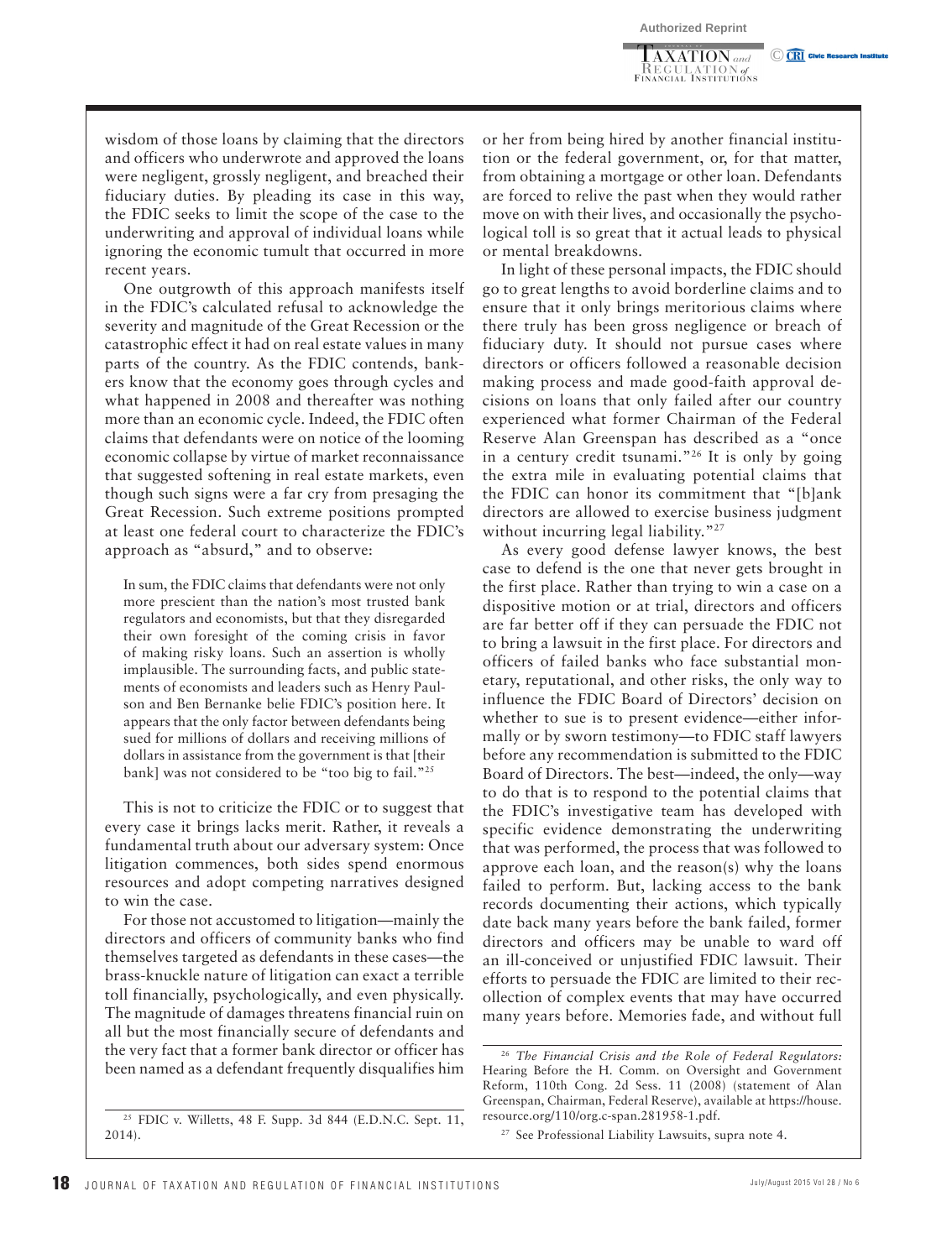$\overline{\text{AXATION}}$  and **KEGULATION** of<br>Financial Institutions **CET** Civic Research In

access to relevant bank records, directors and officers will be significantly disadvantaged in their efforts to convince the FDIC Board of Directors that it should not authorize a lawsuit.

The evidence that directors and officers of failed banks need comes directly from the bank's own files. It is invariably found in the bank's loan policies, its loan files, and its board and committee minutes. The reasonableness of the processes followed and decisions made is frequently corroborated by FDIC or state reports of examination, as well as internal or external loan reviews and audit reports. These materials are invariably key defense documents, establishing that the defendants acted in good faith and with a rational loan review process, the touchstones for invocation of the traditional business judgment rule.<sup>28</sup> Kept under the proverbial lock and key by the FDIC, these documents represent the exact type of evidence that individual directors and officers cannot access when they need it most.

#### EVOLUTION OF THE FDIC'S CURRENT POLICY DENYING ACCESS TO DOCUMENTS

The FDIC has not always taken such a hard-line approach to restricting access. It showed a somewhat greater willingness to provide directors and officers of failed banks meaningful pre-litigation access to bank documents during the S&L crisis of the 1980s and 1990s, although even then there were complaints about undue restrictions. As an attorney who litigated S&L cases at that time has observed: "In that period it was not uncommon that D&O's during their tenures received and retained copies of their bank's loan policies and procedures, loan committee minutes and related loan packages, minutes of board of directors meetings and audit committee meetings and related materials, internal audit reports, regulatory examinations and correspondence and other documents that might relate to transactions that resulted insignificant losses."<sup>29</sup> Indeed, "in exchange for the willingness of

former D&Os voluntarily to cooperate with the FDIC or RTC, those agencies often provided the prospective defendants' counsel with access to the relevant bank documents when they had not kept copies."<sup>30</sup>

 **A New, Harder Line.** This more permissive attitude morphed into a hard-line, aggressive approach—often

**Memories fade, and without full access to relevant bank records, directors and relaxation** officers will be significantly disadvantaged in their efforts to convince the FDIC Board of Directors that it should not authorize a lawsuit.

involving not only directors and officers but also their counsel—in the wake of the Great Recession, as evidenced by the FDIC's litigation position in three lawsuits:

- In *FDIC v. Bryan Cave, LLP*,<sup>31</sup> the FDIC, acting as receiver for Georgia's Hillcrest Bank, not only sued former officers and directors of Hillcrest Bank for alleged negligence, gross negligence, and breaches of fiduciary duty, but also brought a separate action against the law firm that had advised the bank prior to its seizure. The FDIC alleged that bank officers and directors retained Bryan Cave as counsel and provided the law firm with copies of the bank's books and records to aid in their defense. The FDIC claimed that the directors and officers violated federal laws, internal bank policies, and in some cases written agreements by copying the documents and providing those copies to counsel. The FDIC ultimately dismissed its case after a settlement. The terms of the settlement were not made public.
- In *McKenna Long & Aldridge LLP v. FDIC*,<sup>32</sup> the FDIC asserted a similar claim against another law firm, claiming that the firm violated various statutes, including the Computer Fraud and Abuse Act,<sup>33</sup> and had breached its fiduciary duties, by possessing documents from clients who were former officers of failed banks. The law firm filed a declaratory judgment action, seeking a ruling that its possession of the documents was lawful. The parties ultimately settled on terms that were not disclosed.

<sup>&</sup>lt;sup>28</sup> The business judgment rule "is a presumption that in making a business decision the directors of a corporation acted on an informed basis, in good faith and in the honest belief that the action taken was in the best interests of the company." Aronson v. Lewis, 473 A.2d 805, 812 (Del. 1984). It can be regarded as a standard of liability, an abstention doctrine, or an immunity. See, e.g., Lori McMillan, "The Business Judgment Rule as an Immunity Doctrine," 4 Wm. & Mary Bus. L. Rev. 521(2013). The rule had its origin in common law bank director cases. See Perry v. Millaudon, 8 Mart. (n.s.) 68, 1829 WL 1592 (La.1829); Godbold v. Branch Bank, 11 Ala. 191, 199, 1847 WL 159 (Ala. 1847). See also Briggs v. Spaulding, 141 U.S. 132 (1891).

<sup>29</sup> See Ronald W. Stevens, "FDIC Lawsuits Against Former Directors and Officers of Banks That Have Failed Since 2008: Is This Déjà vu All Over Again?" BNA's Banking Report, 97 BBR 762 (Nov. 1, 2011) at p. 11.

<sup>30</sup> Id.

<sup>31</sup> No. 10-cv-03666 (N.D. Ga., complaint filed 11/09/10, dismissed with prejudice, 08/18/11).

<sup>32</sup> No. 10-cv-3779 (N.D. Ga., complaint filed 11/17/10, dismissed with prejudice 04/12/11).

<sup>33 18</sup> U.S.C. § 1030(a)(2).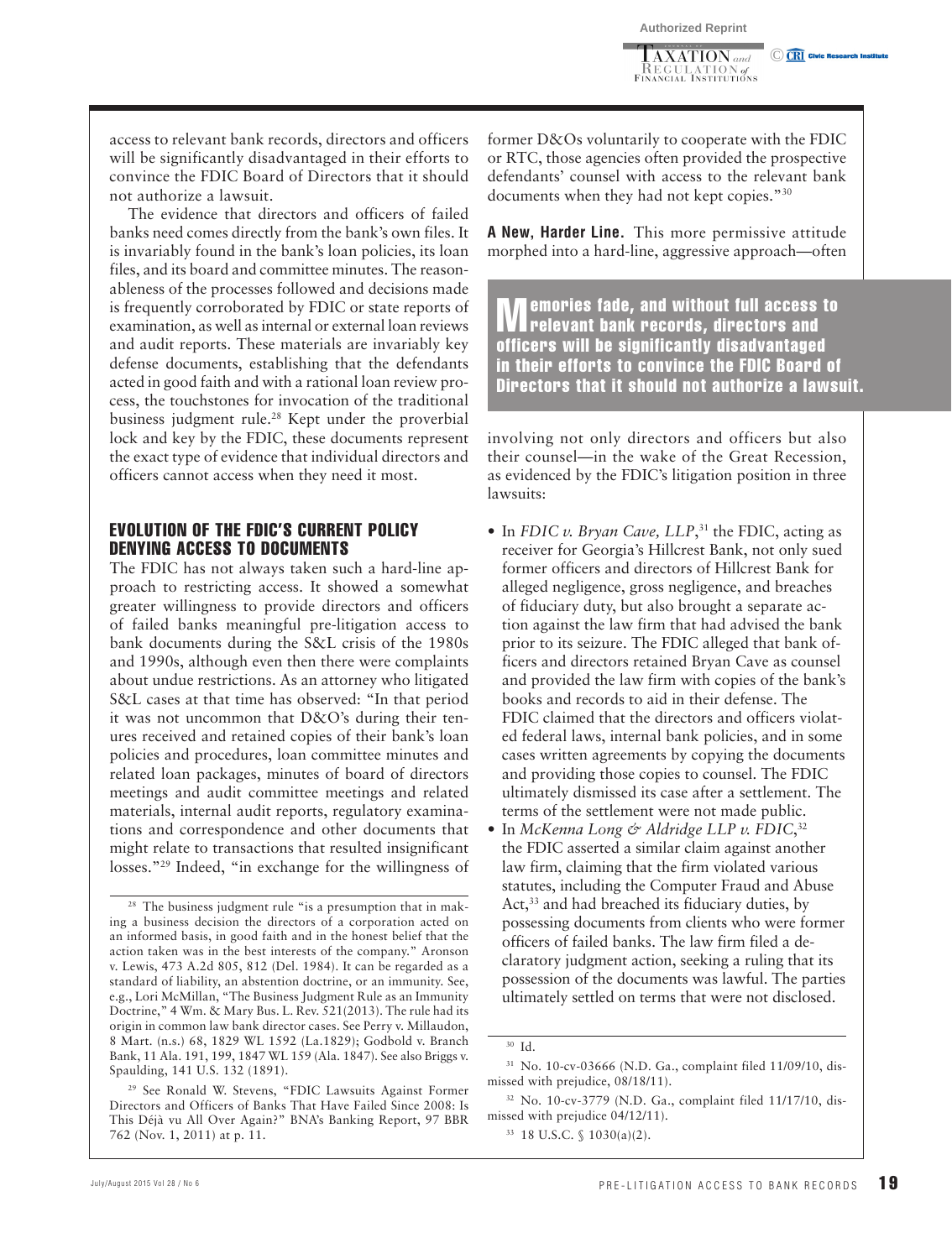$\overline{\text{AXATION}}$  and \_KEGULATION of<br>Financial Institutions C CRI Civic Res

• In *FDIC v. Liberty Finance Group*,<sup>34</sup> directors and officers of a troubled bank copied loan files prior to the bank's seizure and transferred the documents to its holding company. The holding company ultimately agreed to return the files, on the condition that the FDIC file a declaratory judgment action to determine its ownership rights. This case also settled; and as in *Bryan Cave* and *McKenna* , the terms of the settlement were not made public.

As a result of this litigation, the American Association of Bank Directors (AABD), in a 2010 letter, argued that the FDIC's position on document access was wrong, and detrimental, and that directors should be permitted access to bank documents that were essential to their defense. 35 The FDIC's then General Counsel, Michael Krimminger, replied to the AABD letter, rejecting the Association's position and asserting that, "[p]ursuant to 12 U.S.C.  $\$$  1821(d)(2)(A), the FDIC as receiver obtains the exclusive rights and benefits associated with the failed institution's documents and records. These rights and benefits give the FDIC the unrestricted and sole right to possess and use the books and records of the failed institution." 36 He also remarked that "[t]his is not a new policy or change in policy but simply a necessary response to conduct that compromises the confidentiality of bank records and customer information."<sup>37</sup>

 **Official Guidance Issued.** In 2012, the FDIC officially published this policy in a letter disseminated to all financial institutions. 38 Entitled "Guidelines Regarding the Copying and Removal of Confidential Financial Institution Information," the letter advised banks that "FDIC reports of examination and other supervisory documentation do not belong to the financial institution, but remain the property of the FDIC." 39

34 No. 2010-cv-06280 (D. Or., complaint filed 8/27/10, dismissed with prejudice 02/23/11).

<sup>35</sup> Letter from David Baris, Executive Director, AABD, to Sheila C. Bair, Chairman, FDIC, (Dec. 22, 2010), available at http:// aabd.org/fdic-should-stop-interfering-with-bank-directors-rightsto-defend-themselves/.

36 Letter from Michael Krimminger, Acting General Counsel, FDIC, to David Baris, Executive Director, AABD (Jan. 25, 2011), available at http://aabd.org/fdic-responds-to-aabd-request-toallow-bank-directors-access-to-bank-records-for-defense-againstlawsuits/.

37 Id.

38 FDIC FIL-14-2012 (Mar. 19, 2012). See https://www.fdic. gov/news/news/financial/2012/fil12014a.html. Notably, the FDIC stated its policy in a Financial Institution Letter, and declined to invoke the notice-and-comment rulemaking procedures of the Administrative Procedure Act.

39 Id.

It went on to explain that directors and officers may use bank documents while carrying out their official duties; but once the FDIC closes the bank and takes over as receiver, bank documents vest exclusively with the agency. According to this Guidance, directors and officers have no right to collect records "for their own personal use in anticipation of or following the failure of a financial institution." 40 As the agency explained, only the FDIC has an "unrestricted right" to possess and use the books, records, and assets of the failed institution. 41 "Personal possession of bank and supervisory materials by a former director or officer, under the circumstances described here, is inconsistent with this unrestricted right."<sup>42</sup>

The FDIC struck an aggressive tone, informing bank directors, officers, and counsel that it would aggressively police this guidance:

This is a reminder to directors and officers that this activity is a breach of their fiduciary duty to the institution and an unsafe and unsound banking practice, which may also violate applicable laws and regulations and contravene the financial institution's information security program. Attorneys who represent an insured depository institution are also reminded that their fiduciary duty, both legally and ethically, obligates them to act in the best interests of the institution. The FDIC will investigate any matter that appears to violate confidentiality and pursue enforcement actions, as appropriate.<sup>43</sup>

It further warned that "removing financial institution and supervisory records (originals or copies, in any media format) for personal use . . . can violate Gramm-Leach-Bliley and Federal Deposit Insurance Acts, among other laws and regulations, and constitute a breach of fiduciary duty and unsafe and unsound banking practices."<sup>44</sup>

 **A Promise Unfulfilled.** In apparent acknowledgment of the rights of former bank directors and officers, though, the FDIC expressed its willingness, subject to certain safeguards to ensure confidentiality, to provide meaningful pre-litigation access to bank records:

Former directors and officers may have a legitimate need to access certain limited confidential financial institution records in order to prepare for, or defend against, litigation that may arise following the

- 40 Id.
- 41 Id.

42 Id.

43 Id.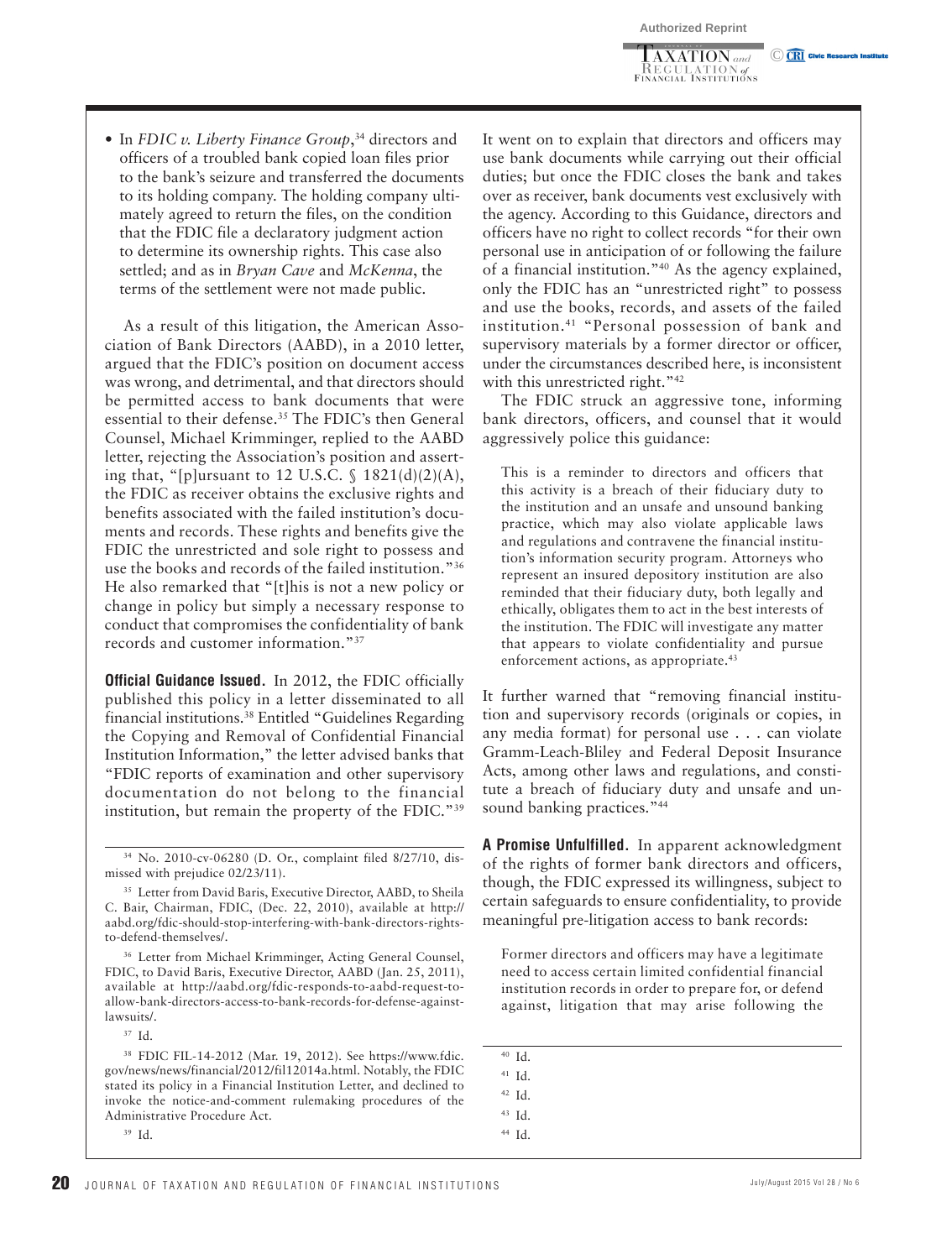$\overline{\text{[AXATION]}$  and **KEGULATION** of<br>Financial Institutions C CRI Civic Research In

placement of a financial institution into receivership. The FDIC is willing to address this need, but any such access must be arranged formally, after the financial institution is taken into receivership, and subject to a suitable confidentiality agreement with the FDIC as receiver, or other acceptable assurance of confidentiality such as a protective order. 45

This letter echoed the same position articulated by the FDIC's General Counsel in his 2011 letter to the AABD:

[W]e . . . recognize that directors and officers may have individual interests in accessing bank records after failure but prior to the institution of legal or administrative action. We have been and remain willing to accommodate these interests where appropriate, provided that any information furnished to the interested party is made subject to the terms of a suitable confidentiality agreement or protective order. However, directors, officers, and counsel engaging in what amounts to "self-help discovery" is not permitted and frustrates these procedures and practices. 46

Unfortunately, the FDIC has broken its promise. Pre-litigation requests for key bank records have been ignored; and having canvassed bank D&O counsel handling numerous receivership demands and lawsuits, there are no anecdotal reports of the FDIC actually providing any bank documents prior to authorizing suit. Directors and officers of failed banks are left to little more than their recollections and any bank documents they happen to have.

#### THE FDIC'S REFUSAL TO PROVIDE MEANINGFUL PRE-LITIGATION ACCESS TO BANK DOCUMENTS

The FDIC's guidance letter restricting the copying or removal of bank records is premised on the need to maintain confidentiality of bank records and borrower information, and to ensure that the agency has access to all bank records as it investigates the reasons for the bank's failure. This rationale fades, though, after the bank is seized and its records are locked down. At that point, the balance shifts in favor of disclosure and the arguments against giving directors and officers controlled access lose their force. Providing confidential access to certain records of a failed bank at a pre-litigation stage does not compromise borrower confidentiality or undermine the regulatory process in any way. It does enable potential targets of FDIC lawsuits to respond to allegations made by the FDIC investigative team, and perhaps head off ill-advised suits. Were the FDIC to adopt such an approach, it would strengthen the practical impact of the business judgment rule by giving directors and officers a meaningful way to demonstrate the judgments they made, and indirectly encourage other qualified individuals to serve as bank directors and officers.

Many of the concerns surrounding bank and borrower information articulated in the FDIC's guidance letter become far less pressing post-seizure. For example, any suggestion that the FDIC would be deprived of crucial information if documents were removed from the bank prior to seizure no longer applies in a post-seizure world. Giving directors and officers access to bank records does not deprive the FDIC of any information, since only copies would be shared. Moreover, proper handling of the documents can be negotiated as part of the terms of a suitable confidentiality arrangement. Sharing such information under controlled circumstances would not violate any federal statute. To the contrary, many state statutes and decisions specifically provide such access.<sup>47</sup> And the FDIC routinely discloses bank records in other circumstances when it suits its purposes. For example, the agency gives potential bidders for failed bank assets unfettered access to bank documents before a bank is seized, subject to execution of a confidentiality agreement protecting the documents. 48 Likewise, the FDIC shares confidential bank information with the Inspectors General of the FDIC, Treasury, and the Board of Governors of the Federal Reserve System as part of their material loss review investigations. It is clear that these records are not sacrosanct.

#### PRACTICAL STRATEGIES TO MITIGATE THE INFORMATION DISADVANTAGE

As the wave of Great Recession receivership litigation crests, it is apparent that the FDIC exploits its information advantage to obtain a litigation advantage against potential defendants. Although the agency will occasionally provide a limited set of loan file records to defendants as part of a pre-litigation mediation, this

 $45$  Id.

<sup>46</sup> Letter from Michael Krimminger, Acting General Counsel, FDIC, to David Baris, Executive Director, AABD , supra note 36.

See, e.g., Kan. Stat. Ann. § 17-6510(d) (providing statutory right of inspection by any director of corporation records so long as not for an improper purpose); State ex rel. Oliver v. Soc'y for the Preservation of the Book of Common Prayer, 693 S.W. 2d 340, 343 (Tenn. 1985) (director has right of access, even after removal, if he or she "has been or may reasonably be charged with some act or failure to act during his incumbency for which he might be held personally responsible.").

<sup>48</sup> FDIC, Marketing Process, available at https://www.fdic.gov/ buying/franchisemarketing/marketing\_process.html ("The interested bidders are . . . granted full access to the information regarding the institution and the terms offered on the secure website.").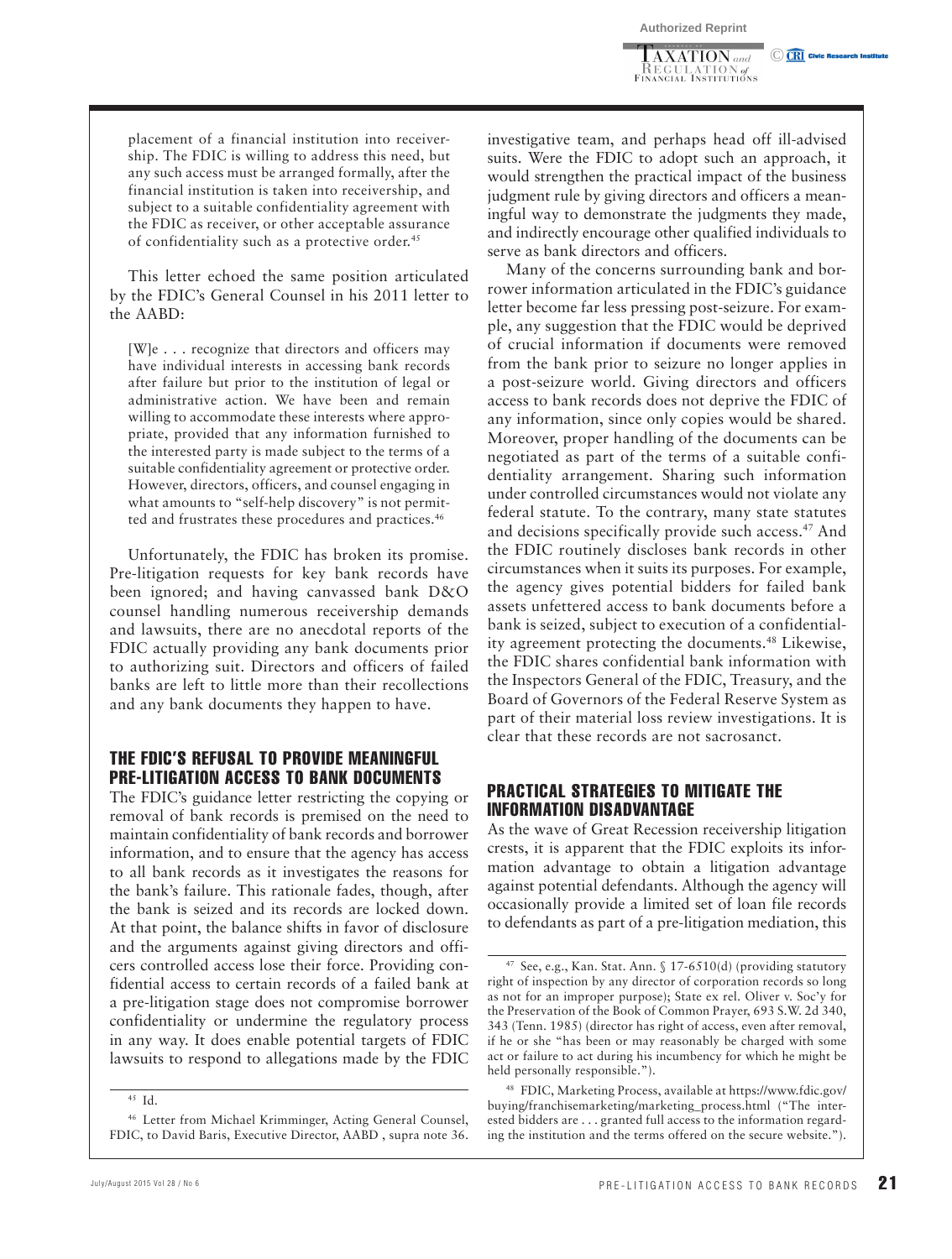$\overline{\text{AXATION}}$  and **KEGULATION** of<br>Financial Institutions C CRI Civic Research In

occurs only after the FDIC authorizes suit. In short, the FDIC's pre-litigation actions in effect, if not by design, keep potential targets of litigation from gaining a more even footing. That approach is not limited to the pre-litigation phase; it frequently carries over into the FDIC's litigation approach to restricting discovery.

 **Pre-Litigation.** On the front end before litigation is authorized, former directors and officers have limited options. To the extent they happen to possess bank records as part of the ordinary performance of their

The FDIC routinely takes the position that bank examination workpapers are irrelevant, arguing that they have nothing to do with the individual loans that are the subject of the lawsuit. This refusal carries over to the FDIC's document production as well.

> bank duties, they will not run afoul of the mandates announced in the FDIC's 2012 financial institution letter so long as they maintain the confidentiality of these materials. Of course, the ordinary performance of bank duties lies in the eyes of the beholder; what former bank directors or officers perceive as being held in the ordinary course may be viewed very differently by an aggressive regulator. Needless to say, this course is fraught with peril, and unlikely to provide access to all of the documents that turn out to be the focus of an FDIC investigation.

> Another option is to try to take the FDIC up on its promise to provide pre-litigation access to documents under controlled circumstances. Because nobody wants to attract unnecessary regulatory scrutiny, a director or officer of a failed bank would be well-served to wait to see if he or she receives a demand letter from the FDIC. Absent a demand, discretion may be the best course of action. But for directors and officers who find themselves in the cross-hairs (typically those who served on loan committees), there is little if any downside to making a formal written request for access to specific bank records. Requests should include an offer to enter into a suitable confidentiality arrangement. If history provides any guide, however, these requests will almost certainly go unanswered (at least until the FDIC decides to authorize a lawsuit). Unfortunately, there is very little that a potential defendant can do at this stage.

> **When a Professional Liability Claim Is Made.** Once the FDIC decides to pursue professional liability claims in connection with a bank failure, defendants then have renewed opportunities to obtain the information

(although at that point it is of course too late to dissuade the FDIC from pursuing litigation). Before the complaint is filed, defendants can condition their willingness to participate in pre-suit mediation on gaining access to certain categories of documents. But at that point, no matter how strong the defense arguments, the FDIC is implacable. The only question is how much it will cost to settle, not whether the FDIC should file suit in the first place.

After litigation has commenced, the court's scheduling order will govern document production. Using the discovery tools provided by the Federal Rules of Civil Procedure should not be difficult, but the FDIC's production of bank records may drag out if defense counsel does not keep this issue on the front burner. The FDIC's unwillingness to make bank documents available to the defense prior to litigation increases the importance of defense counsel being able to quickly obtain those documents through discovery and develop their defenses to the FDIC's allegations.

The FDIC-R may also oppose defense efforts to obtain bank examination workpapers from the FDIC-C. The FDIC routinely takes the position that bank examination workpapers are irrelevant, arguing that they have nothing to do with the individual loans that are the subject of the lawsuit. This refusal carries over to the FDIC's document production as well. Although the FDIC has a statutory right to access bank records held by other federal regulatory agencies, it usually refuses to exercise that power absent court order. Indeed, the FDIC-R regularly (1) claims that it cannot produce documents that are in the possession of the FDIC-C, even though the FDIC-C is sometimes represented by the same counsel representing the FDIC in its position as receiver; (2) asserts lawyer-client, work product, and deliberative process bank examination privileges, often inappropriately; and (3) contends that banking records are exempt from disclosure because they "are contained in or related to examination, operating, or condition reports prepared by, on behalf of, or for the use of the FDIC. 49 But courts have compelled the FDIC to produce documents held by other banking agencies,<sup>50</sup> and it is usually just a matter of time and dogged effort to get these records.

<sup>49 12</sup> C.F.R. Part 309.

<sup>50</sup> See FDIC v. Berling, No. 14-CV-00137-CMA-MJW, 2015 WL 3777408 (D. Colo. June 16, 2015) (granting motion to compel production of examiner work papers); FDIC v. Dosland, 2014 WL 1347118, at \*5 (N. D. Iowa, Apr. 4, 2014) ("By this order, FDIC–R will be compelled to produce responsive OTS documents, whether they are currently in the possession of FDIC–R or OCC. The interagency procedures under which FDIC–R obtains materials from OCC pursuant to Section 1821(o) are not this court's concern. I assume this will not be the first opportunity for FDIC–R to enforce its statutory right to receive documents from OCC.").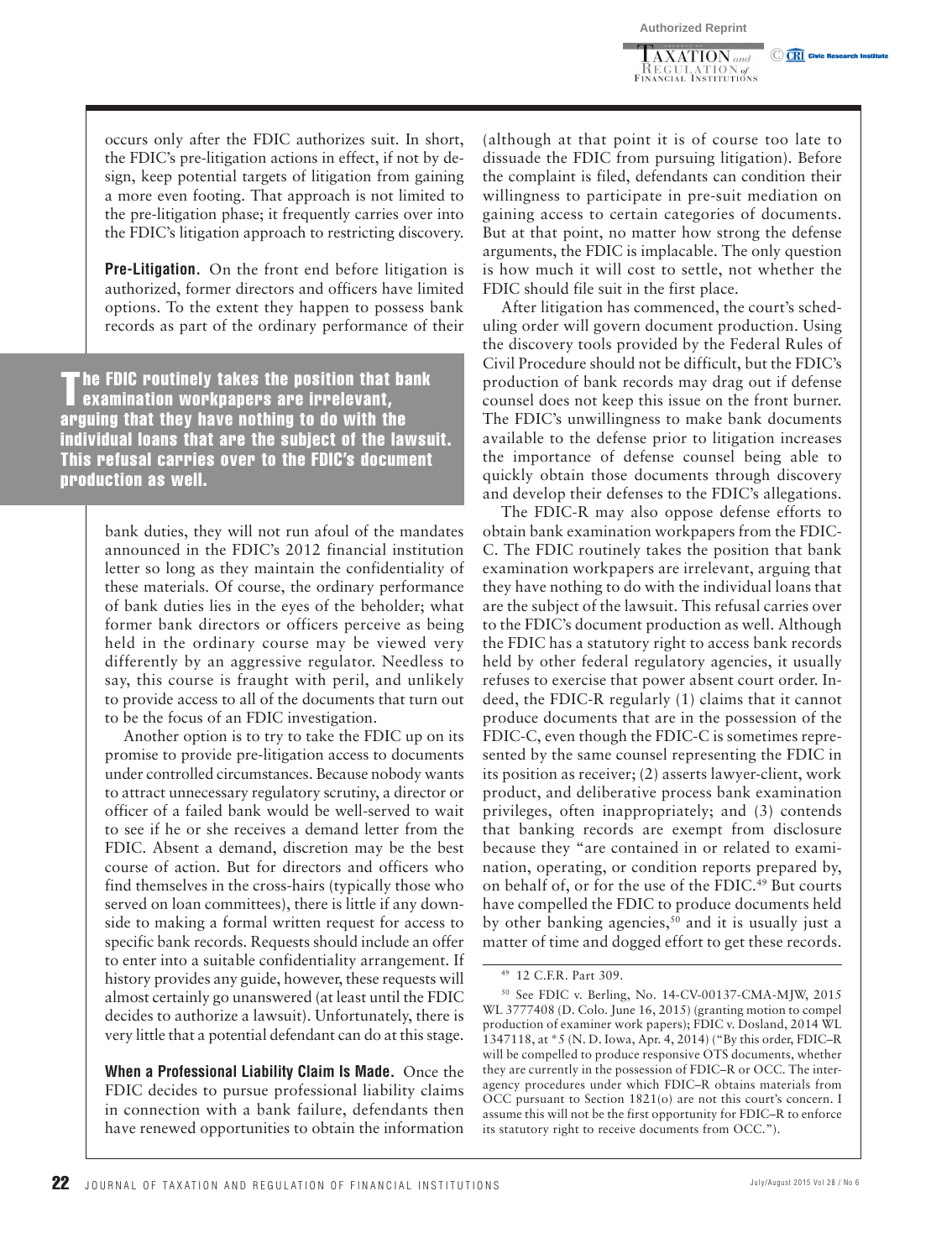$\overline{\text{AXATION}}$  and **REGULATION** of<br>Financial Institutions **CRI** Civic Research In

#### **CONCLUSION**

It should be clear by now that from the moment officers or directors receive a demand letter from the FDIC, the focus should be on obtaining key documents that will be necessary to their defense: documents demonstrating good faith and a rational loan approval process. To be sure, the chances of securing these documents from the FDIC in a pre-litigation phase are quite low, despite the FDIC's promise to provide access in "suitable" circumstances. Thus, it will be incumbent upon defense counsel to discern the focus of the investigation and compile whatever information is available from myriad sources—be they the bank's holding company, the personal files of other directors and officers, the public record, or personal recollections—to prepare a persuasive presentation rebutting the central allegations raised by the FDIC. This is no small task, but it is worth the effort as it will prepare the defense, and may have an outside chance of dissuading the FDIC from authorizing suit in the first place.  $\blacksquare$